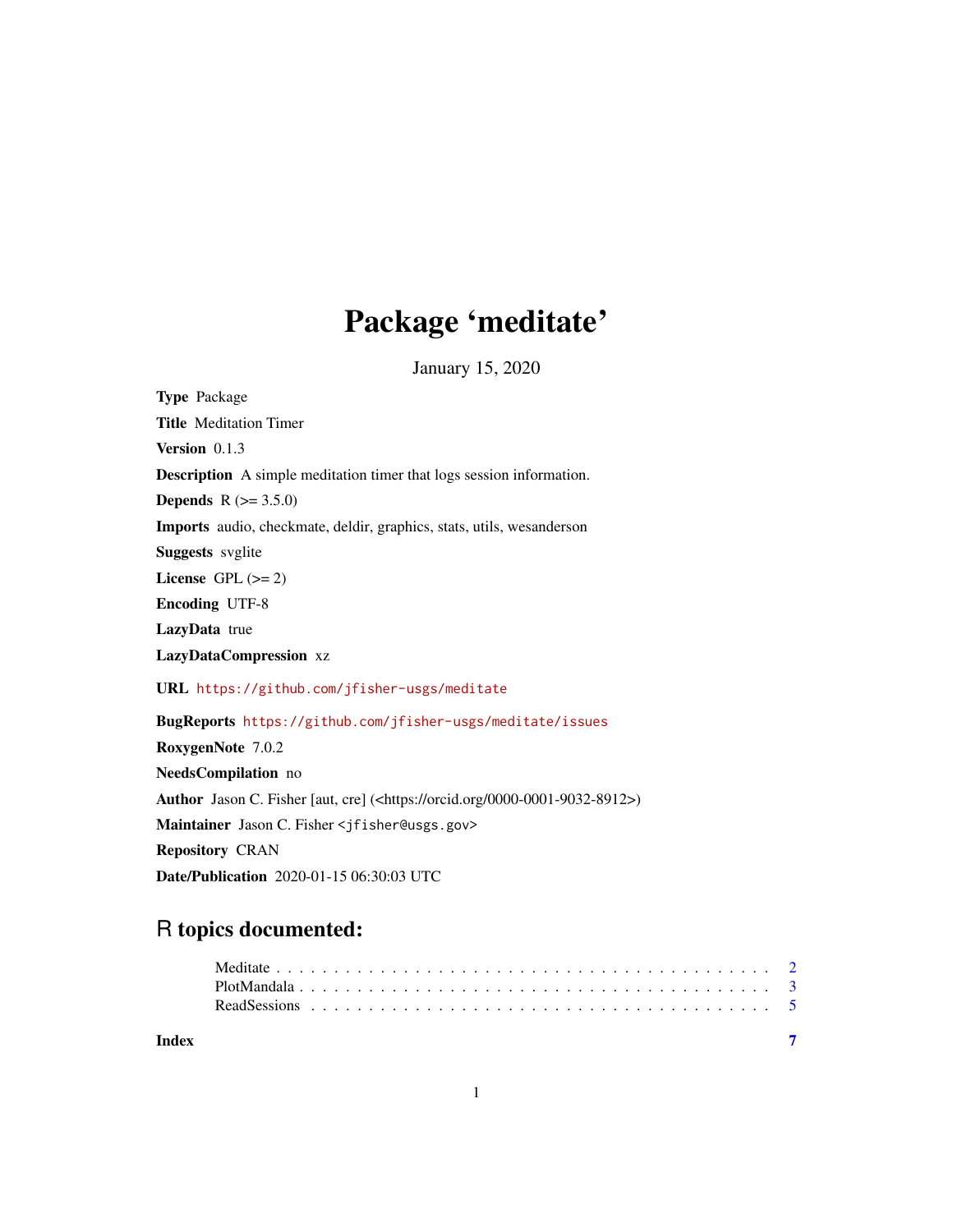<span id="page-1-1"></span><span id="page-1-0"></span>

#### Description

A simple meditation timer that logs session information.

#### Usage

```
Meditate(
  duration = 20,
  interval = NULL,
 repeats = TRUE,
  sound = TRUE,
 preparation = 10,
 file = "meditate.csv",
 mandala = FALSE,
  ...,
 user_stops = FALSE
)
```
#### Arguments

| duration    | 'numeric' number. Meditation time in minutes.                                                                                                                                                                                                                             |  |  |  |  |  |
|-------------|---------------------------------------------------------------------------------------------------------------------------------------------------------------------------------------------------------------------------------------------------------------------------|--|--|--|--|--|
| interval    | 'numeric' number. Interval time in minutes.                                                                                                                                                                                                                               |  |  |  |  |  |
| repeats     | 'logical' flag. Whether to repeat the time interval.                                                                                                                                                                                                                      |  |  |  |  |  |
| sound       | 'logical' flag. Whether to include a start, end, and interval sound. Requires<br>access to an audio driver.                                                                                                                                                               |  |  |  |  |  |
| preparation | 'numeric' number. Preparation time in seconds.                                                                                                                                                                                                                            |  |  |  |  |  |
| file        | 'character' string or 'connection'. File to write session information—new data<br>records will be appended to this comma-separated values (CSV) file. A data<br>record consists of a session's start time in Coordinated Universal Time (UTC)<br>and duration in minutes. |  |  |  |  |  |
| mandala     | 'logical' flag. Whether to plot a mandala.                                                                                                                                                                                                                                |  |  |  |  |  |
| $\ddotsc$   | Arguments passed to the PlotMandala function.                                                                                                                                                                                                                             |  |  |  |  |  |
| user_stops  | 'logical' flag. Whether to manually stop the session timer. Allows for extended<br>meditation.                                                                                                                                                                            |  |  |  |  |  |

#### Value

Invisible NULL

#### Author(s)

J.C. Fisher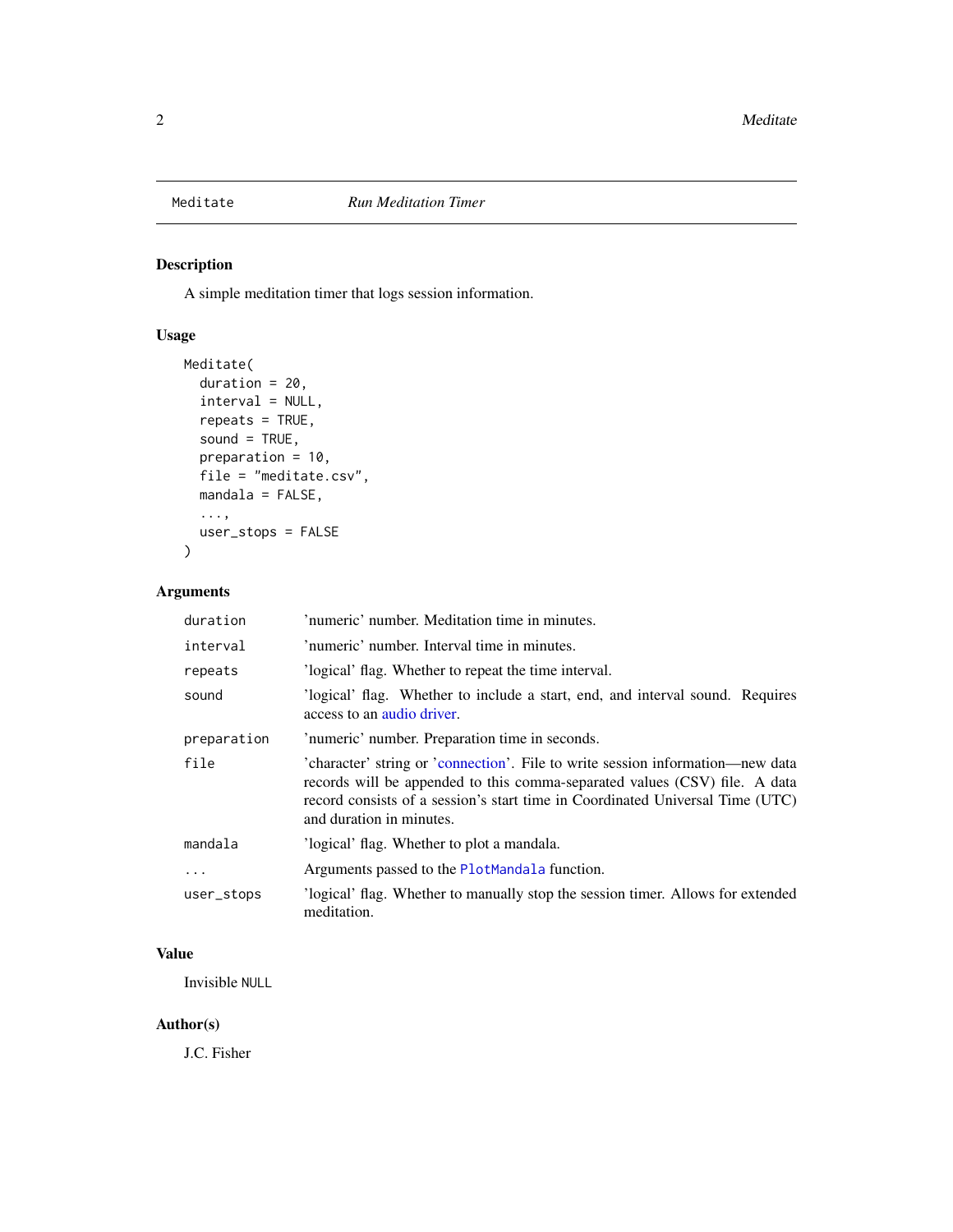#### <span id="page-2-0"></span>PlotMandala 3

#### See Also

[ReadSessions](#page-4-1) function to read and summarize the exported session information back into R.

#### Examples

```
meditate::Meditate(0.1, sound = FALSE, preparation = NULL, file = NULL)
```

```
## Not run:
# Begin a 10-minute meditation session with mandala:
meditate::Meditate(10, mandala = TRUE)
```

```
## End(Not run)
```
<span id="page-2-1"></span>PlotMandala *Plot Mandala*

Description

Draw a colored mandala using Voronoi tessellation and a Wes Anderson color palette.

#### Usage

```
PlotMandala(
  radius = c(1.1, 1.8),npoints = 14L,
 depth = 3L,scheme = NULL,
 mar = c(0, 0, 0, 0),
 seed = NULL
)
```
#### Arguments

| radius  | 'numeric' vector of length 1 or 2. Factor of expansion or compression. A<br>random-number generator may be used by defining the lower and upper lim-<br>its of a uniform distribution. |
|---------|----------------------------------------------------------------------------------------------------------------------------------------------------------------------------------------|
| npoints | integer' vector. Number of points is randomly selected from this argument.                                                                                                             |
| depth   | 'integer' vector. Number of iterations is randomly selected from this argument.                                                                                                        |
| scheme  | 'character' vector. Name of color palette(s) to choose from, see wes_palette<br>function for choices. By default, specified using a random selection from all<br>possible palettes.    |
| mar     | 'numeric' vector of length 4. Number of lines of margin to be specified on the<br>bottom, left, top, and right side of the plot.                                                       |
| seed    | 'integer' count. Random number generator state, used to replicate the mandala.                                                                                                         |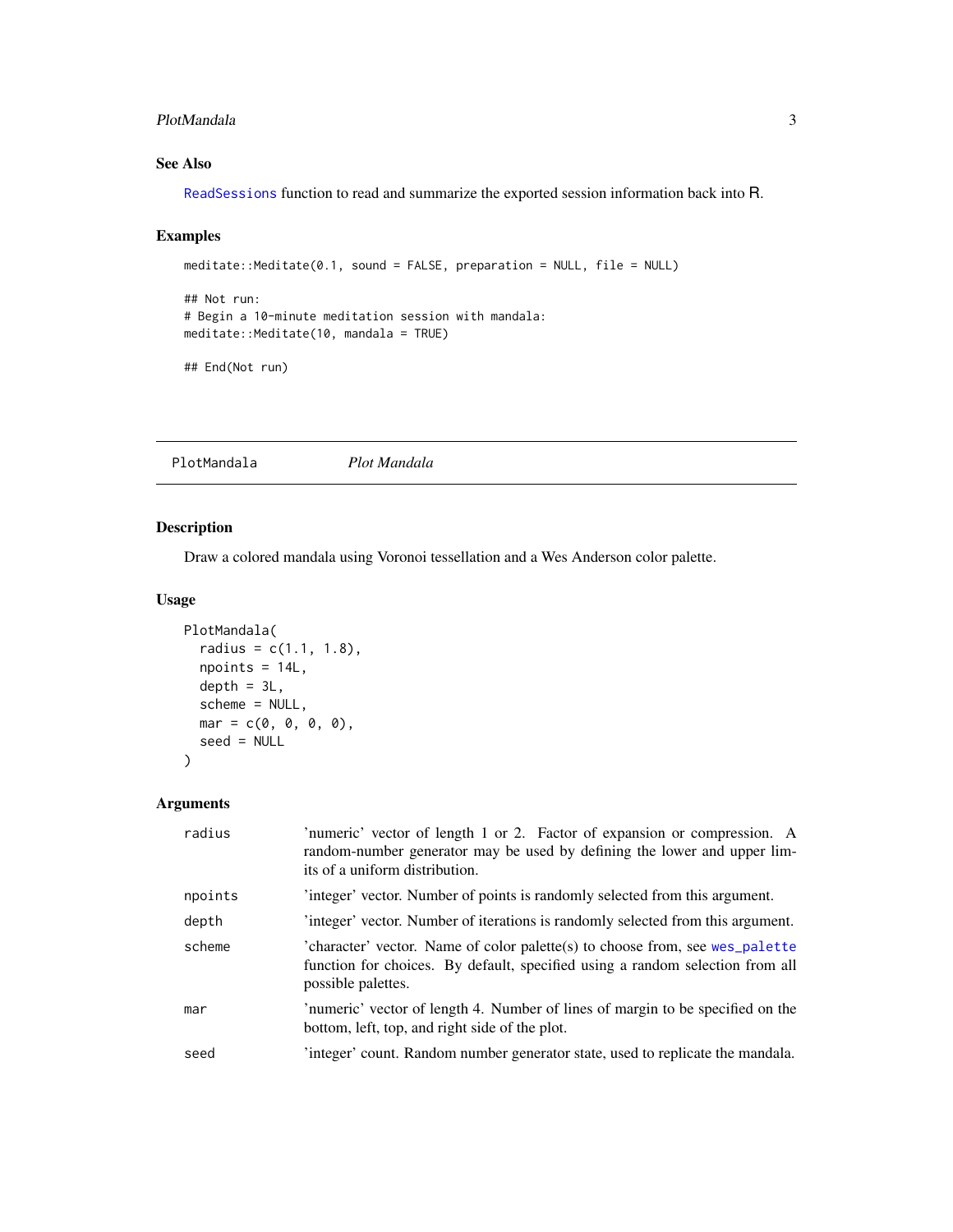#### Details



#### Value

Invisible NULL

#### Author(s)

J.C. Fisher

#### References

This function was derived from the [mandalas-colored](https://github.com/aschinchon/mandalas-colored) R script by A.S. Chinchón, accessed on Dec 13, 2019.

#### Examples

```
meditate::PlotMandala()
## Not run:
for (seed in sample.int(1e8, 100)) {
  cat("seed =", seed, "\\n")meditate::PlotMandala(seed = seed)
  ans <- if (interactive()) readline("continue? [Y/n]: ") else "n"
  if (tolower(substr(ans, 1, 1)) == "n") break
```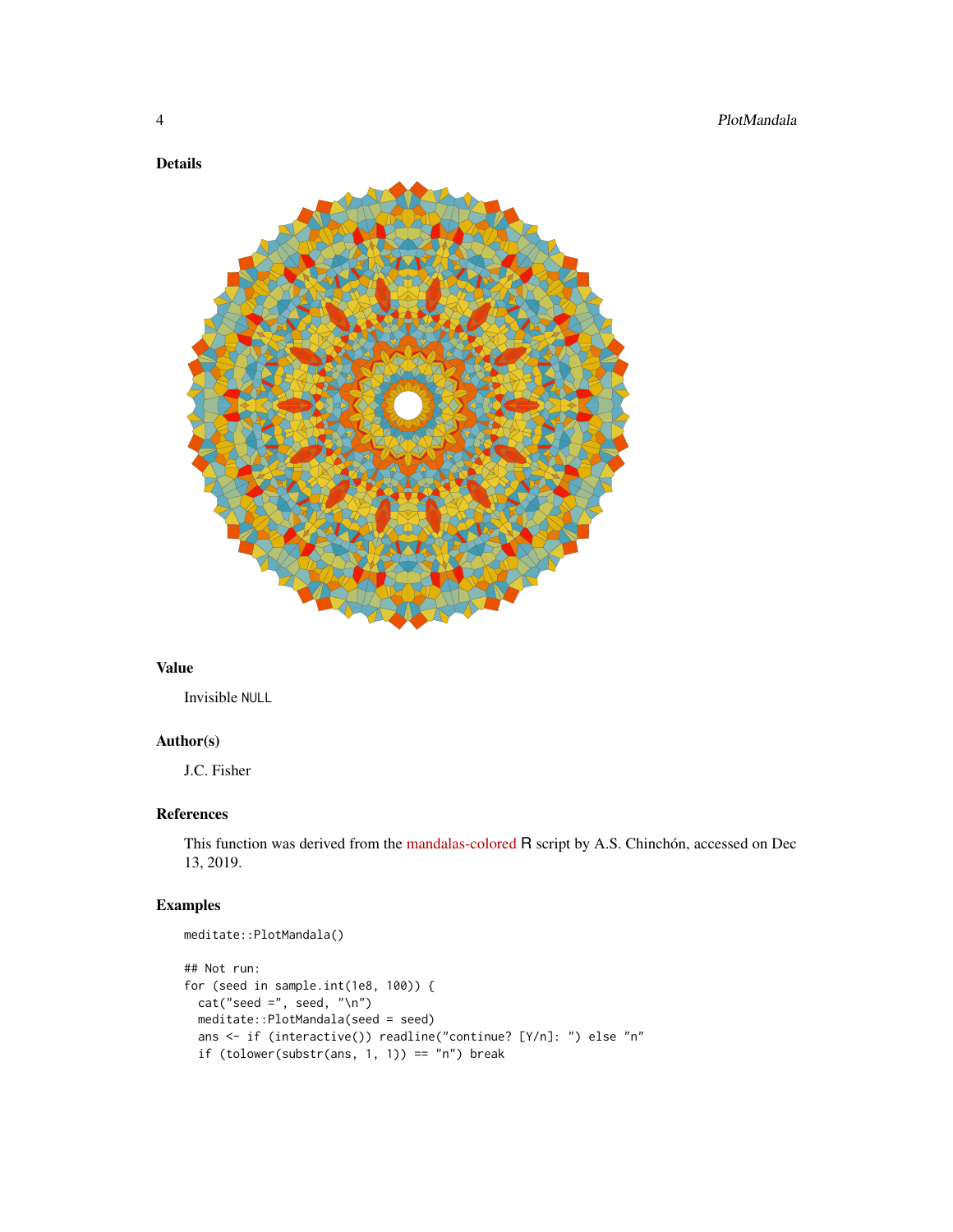#### <span id="page-4-0"></span>ReadSessions 5

```
}
svglite::svglite("mandala.svg", width = 7, height = 7, bg = "transparent")
meditate::PlotMandala(seed = 8471)
grDevices::dev.off()
grDevices::pdf("mandala.pdf")
meditate::PlotMandala(seed = 8471)
grDevices::dev.off()
## End(Not run)
```
<span id="page-4-1"></span>ReadSessions *Read Session Information*

#### Description

Read session data saved by the [Meditate](#page-1-1) function and summarize this information.

#### Usage

ReadSessions(file = "meditate.csv", tz = Sys.timezone())

#### Arguments

| file | 'character' string or 'connection'. File to read session information.           |
|------|---------------------------------------------------------------------------------|
| tz   | 'character' string. Time zone to format date-time values, see 01 sonNames func- |
|      | tion for available names.                                                       |

#### Value

An object of class 'sessions' that inherits behavior from the 'data.frame' class. A print method is provided for this class. Class 'sessions' is a data table with 2 variables: start\_date is of class ['POSIXct"](#page-0-0) and represents the date-time at the beginning of the meditation session; and duration is of class ['difftime'](#page-0-0) and represents the length of the session. Its attribute list includes:

current\_streak current streak in days.

longest\_streak longest streak in days.

total\_practice number of days that included at least one session.

average\_day average session time per day in minutes.

average\_session average session time in minutes.

total\_time time meditating in days.

since date of first session.

#### Author(s)

J.C. Fisher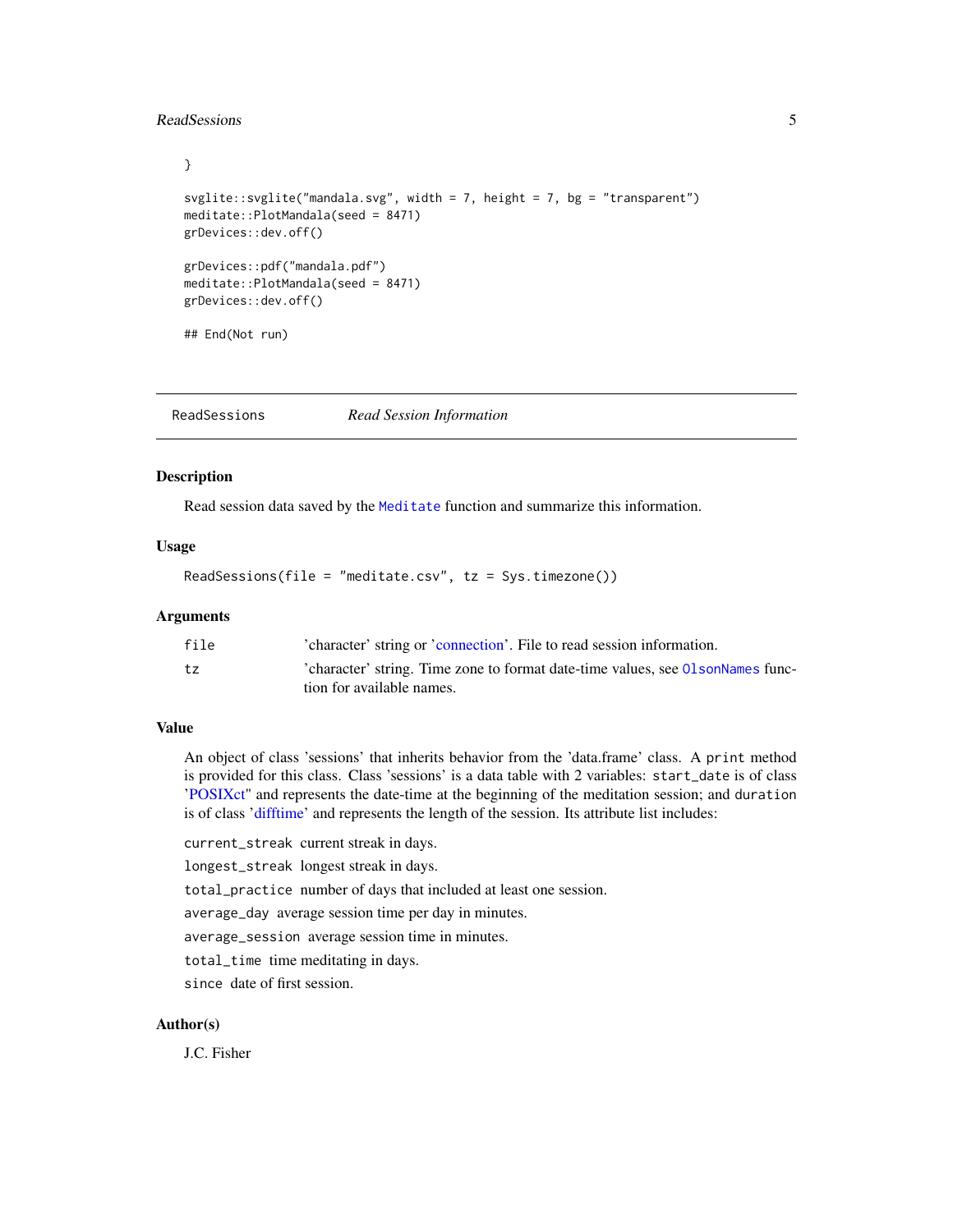#### Examples

```
file <- system.file("extdata/meditate-ex.csv", package = "meditate")
x <- meditate::ReadSessions(file)
x
```
print.data.frame(x)